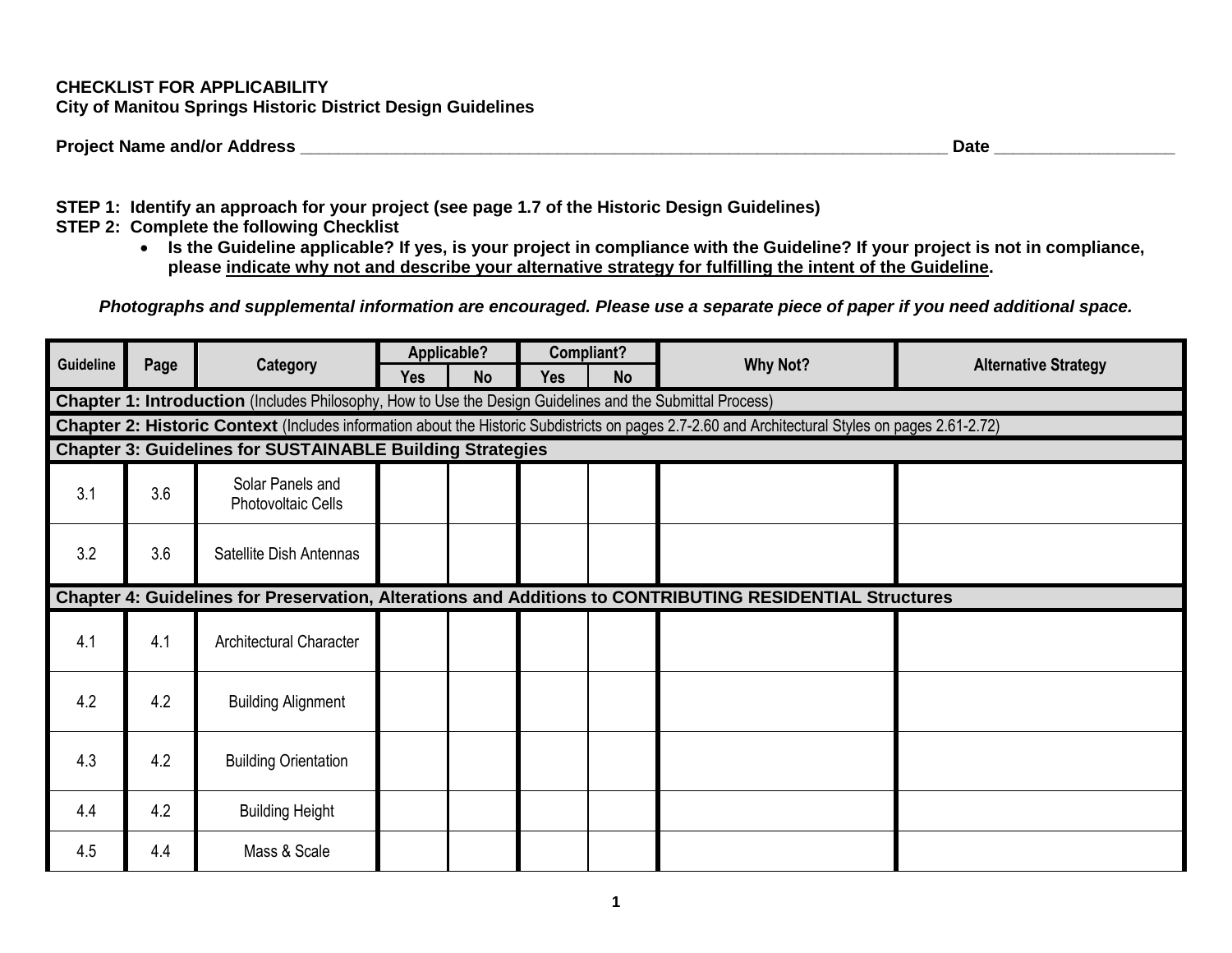| Guideline |      |                                                  |            | Applicable? | Compliant? |    |                 |                             |
|-----------|------|--------------------------------------------------|------------|-------------|------------|----|-----------------|-----------------------------|
|           | Page | Category                                         | <b>Yes</b> | No          | Yes        | No | <b>Why Not?</b> | <b>Alternative Strategy</b> |
| 4.6       | 4.4  | Roof Form                                        |            |             |            |    |                 |                             |
| 4.7       | 4.5  | <b>Roof Materials</b>                            |            |             |            |    |                 |                             |
| 4.8       | 4.6  | Chimneys                                         |            |             |            |    |                 |                             |
| 4.9       | 4.6  | Dormers                                          |            |             |            |    |                 |                             |
| 4.10      | 4.7  | Skylights                                        |            |             |            |    |                 |                             |
| 4.11      | 4.7  | Porches                                          |            |             |            |    |                 |                             |
| 4.12      | 4.8  | Porch Material                                   |            |             |            |    |                 |                             |
| 4.13      | 4.9  | Windows                                          |            |             |            |    |                 |                             |
| 4.14      | 4.10 | Doors                                            |            |             |            |    |                 |                             |
| 4.15      | 4.11 | <b>Architectural Details</b>                     |            |             |            |    |                 |                             |
| 4.16      | 4.12 | Foundation<br><b>Ornamentation &amp; Details</b> |            |             |            |    |                 |                             |
| 4.17      | 4.12 | Foundation<br><b>Ornamentation &amp; Details</b> |            |             |            |    |                 |                             |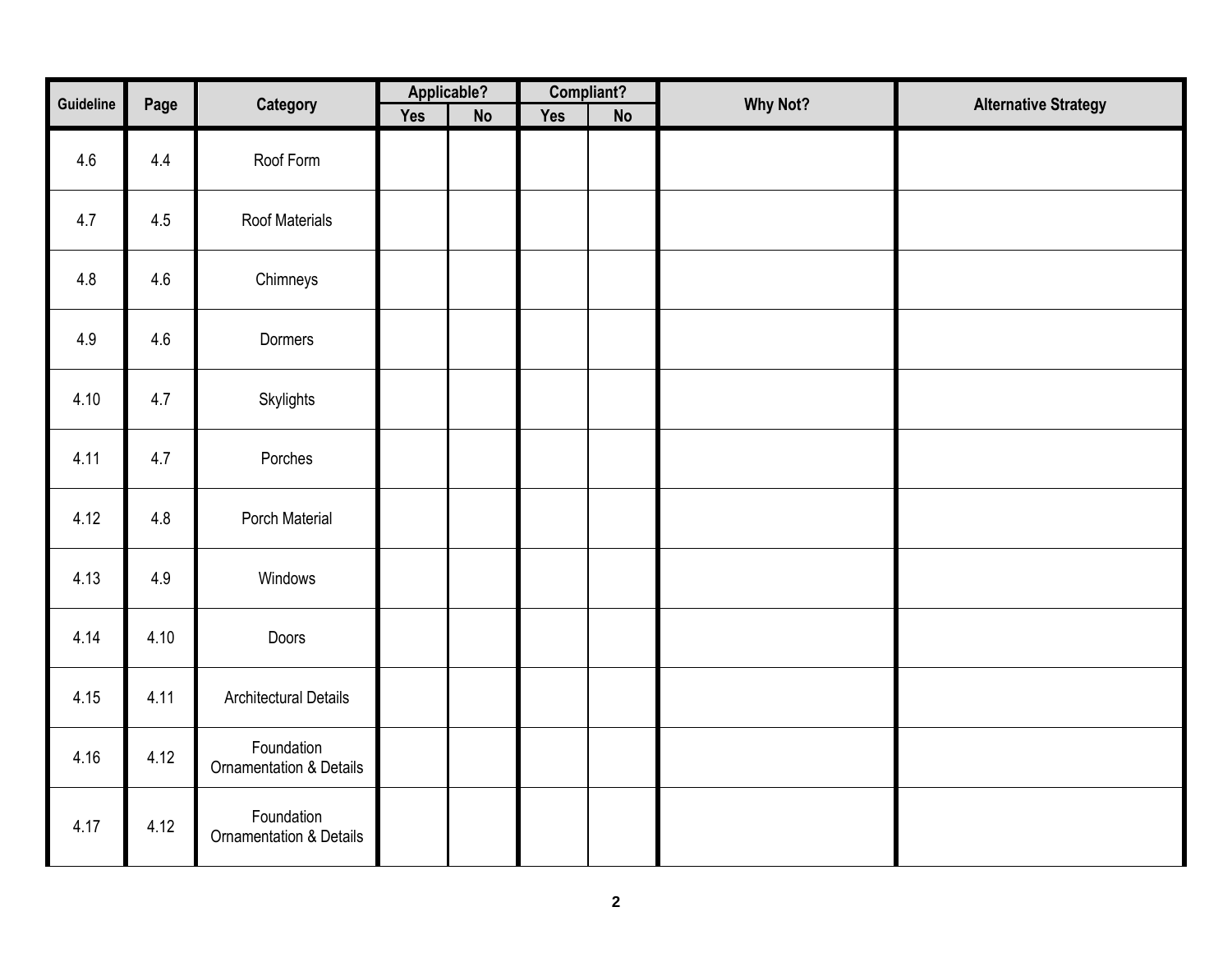| Guideline | Page | Category                                                      |     | Applicable? | Compliant? |    | <b>Why Not?</b> | <b>Alternative Strategy</b> |
|-----------|------|---------------------------------------------------------------|-----|-------------|------------|----|-----------------|-----------------------------|
|           |      |                                                               | Yes | <b>No</b>   | <b>Yes</b> | No |                 |                             |
| 4.18      | 4.13 | Materials                                                     |     |             |            |    |                 |                             |
| 4.19      | 4.13 | Materials                                                     |     |             |            |    |                 |                             |
|           |      | <b>Chapter 5: Guidelines for NEW RESIDENTIAL Construction</b> |     |             |            |    |                 |                             |
| 5.1       | 5.2  | <b>Building Alignment</b>                                     |     |             |            |    |                 |                             |
| 5.2       | 5.3  | <b>Building Orientation</b>                                   |     |             |            |    |                 |                             |
| 5.3       | 5.3  | <b>Building Height</b>                                        |     |             |            |    |                 |                             |
| 5.4       | 5.4  | Mass & Scale                                                  |     |             |            |    |                 |                             |
| 5.5       | 5.4  | Mass & Scale                                                  |     |             |            |    |                 |                             |
| 5.6       | 5.5  | <b>Building Materials</b>                                     |     |             |            |    |                 |                             |
| 5.7       | 5.5  | Roof Form                                                     |     |             |            |    |                 |                             |
| 5.8       | 5.6  | Roof Materials                                                |     |             |            |    |                 |                             |
| 5.9       | 5.6  | Porches                                                       |     |             |            |    |                 |                             |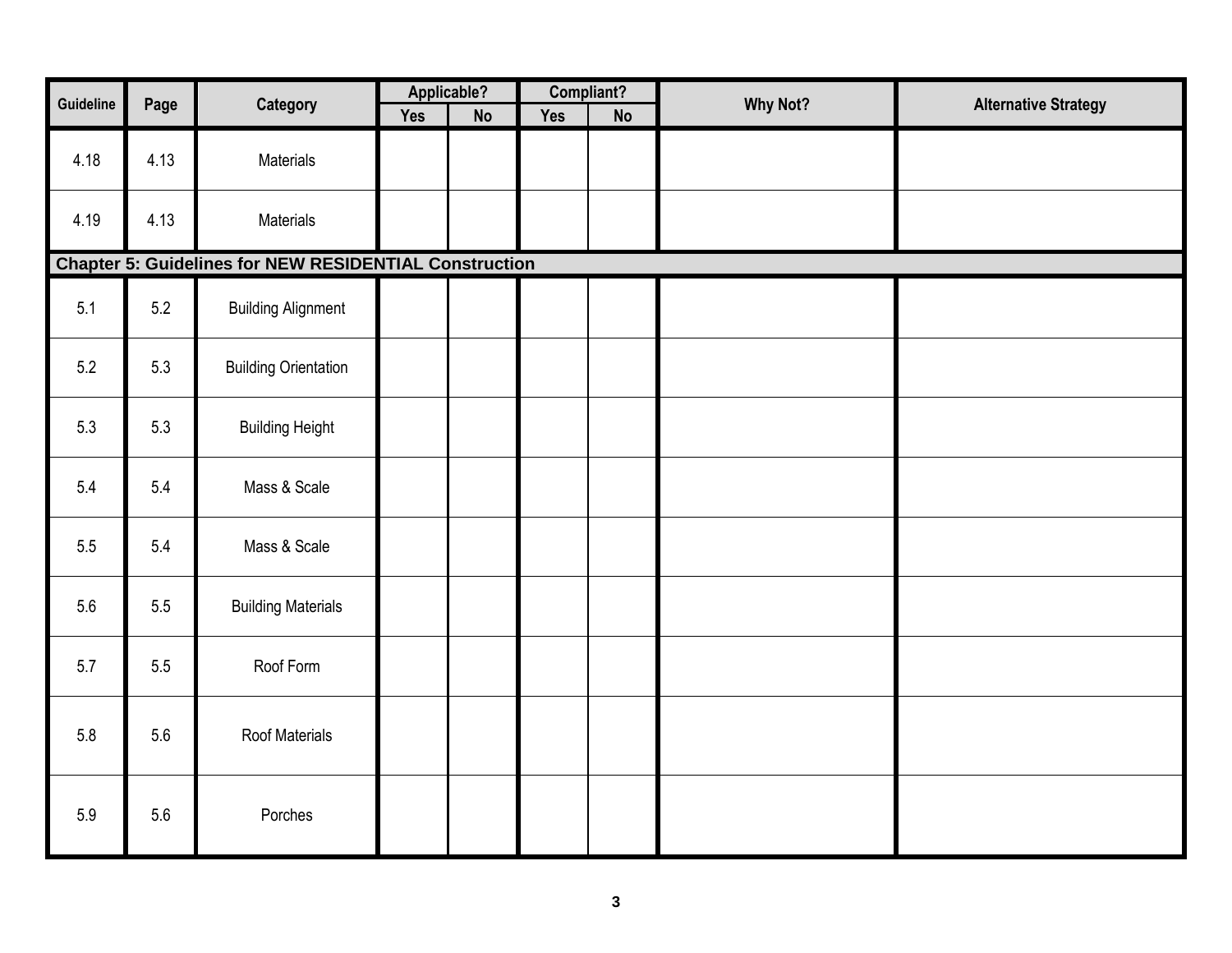|           |      |                                                                                    |     | Applicable? |            | Compliant? |                                                                                                             |                             |
|-----------|------|------------------------------------------------------------------------------------|-----|-------------|------------|------------|-------------------------------------------------------------------------------------------------------------|-----------------------------|
| Guideline | Page | <b>Category</b>                                                                    | Yes | <b>No</b>   | <b>Yes</b> | <b>No</b>  | <b>Why Not?</b>                                                                                             | <b>Alternative Strategy</b> |
|           |      | Chapter 6: Guidelines for Additions and Alterations to NON-CONTRIBUTING Structures |     |             |            |            |                                                                                                             |                             |
| 6.1       | 6.1  | <b>Building Orientation</b>                                                        |     |             |            |            |                                                                                                             |                             |
| 6.2       | 6.2  | Mass & Scale                                                                       |     |             |            |            |                                                                                                             |                             |
| 6.3       | 6.2  | <b>Building Materials</b>                                                          |     |             |            |            |                                                                                                             |                             |
| 6.4       | 6.2  | Roof Form                                                                          |     |             |            |            |                                                                                                             |                             |
| 6.5       | 6.3  | <b>Architectural Details</b>                                                       |     |             |            |            |                                                                                                             |                             |
|           |      |                                                                                    |     |             |            |            | Chapter 7: Guidelines for NEW Construction in the COMMERCIAL CORE (see also pages 2.53-2.55 and Chapter 10) |                             |
| 7.1       | 7.3  | Franchise Architecture                                                             |     |             |            |            |                                                                                                             |                             |
| 7.2       | 7.3  | <b>Building Alignment</b>                                                          |     |             |            |            |                                                                                                             |                             |
| 7.3       | 7.4  | <b>Building Orientation</b>                                                        |     |             |            |            |                                                                                                             |                             |
| 7.4       | 7.4  | Mass & Scale                                                                       |     |             |            |            |                                                                                                             |                             |
| 7.5       | 7.5  | <b>Building Form</b>                                                               |     |             |            |            |                                                                                                             |                             |
| 7.6       | 7.5  | Roof Form                                                                          |     |             |            |            |                                                                                                             |                             |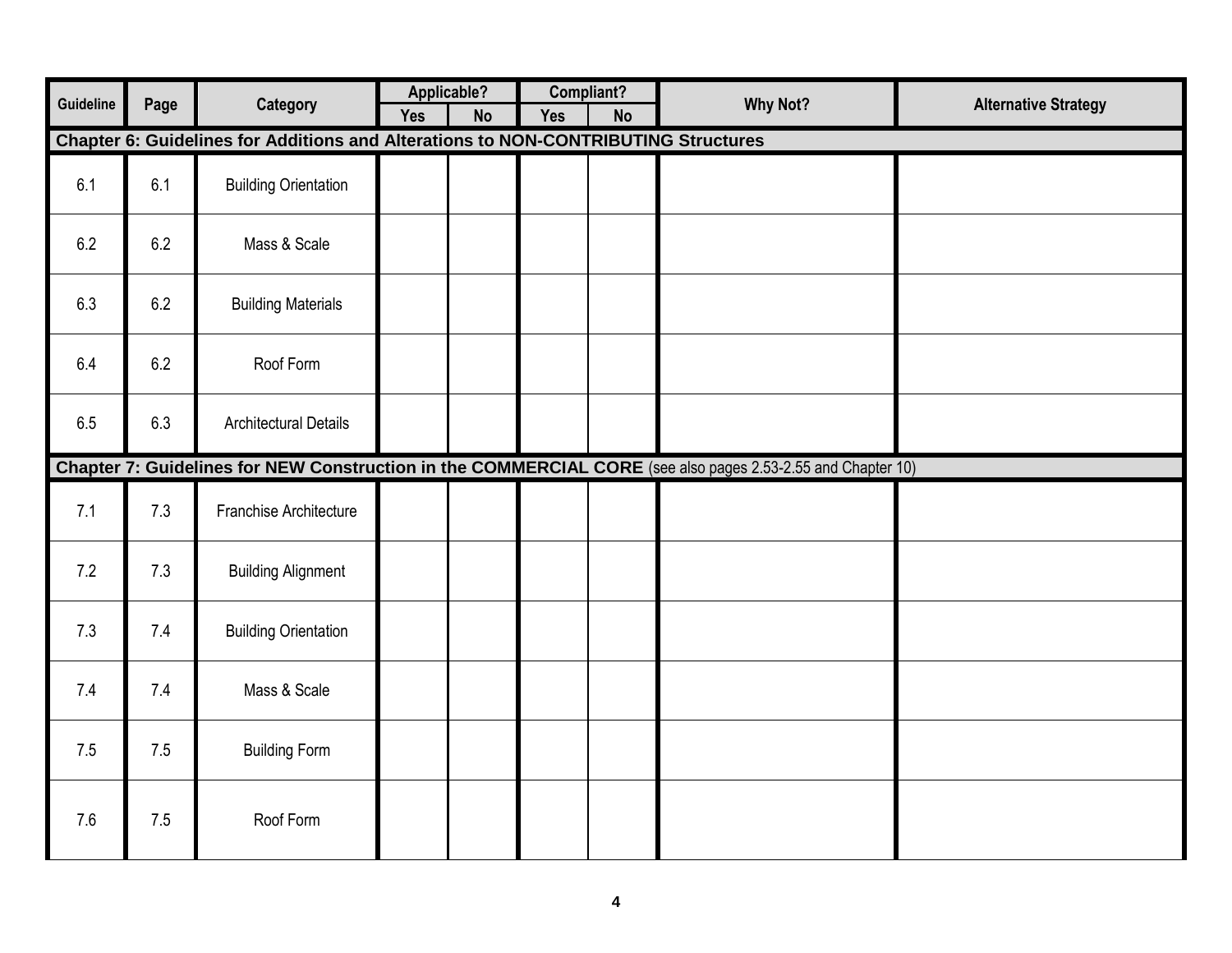| Guideline |      |                                       |     | Applicable? |            | Compliant?    | Why Not? |                             |
|-----------|------|---------------------------------------|-----|-------------|------------|---------------|----------|-----------------------------|
|           | Page | Category                              | Yes | <b>No</b>   | <b>Yes</b> | $\mathsf{No}$ |          | <b>Alternative Strategy</b> |
| 7.7       | 7.6  | Storefronts                           |     |             |            |               |          |                             |
| 7.8       | 7.7  | Storefronts                           |     |             |            |               |          |                             |
| 7.9       | 7.7  | Storefronts                           |     |             |            |               |          |                             |
| 7.10      | 7.8  | <b>Architectural Details</b>          |     |             |            |               |          |                             |
| 7.11      | 7.9  | <b>Architectural Details</b>          |     |             |            |               |          |                             |
| 7.12      | 7.10 | <b>Architectural Details</b>          |     |             |            |               |          |                             |
| 7.13      | 7.11 | Materials                             |     |             |            |               |          |                             |
| 7.14      | 7.11 | Materials                             |     |             |            |               |          |                             |
| 7.15      | 7.11 | Materials                             |     |             |            |               |          |                             |
| 7.16      | 7.12 | Awnings                               |     |             |            |               |          |                             |
| 7.17      | 7.13 | Nonconforming<br>Commercial Buildings |     |             |            |               |          |                             |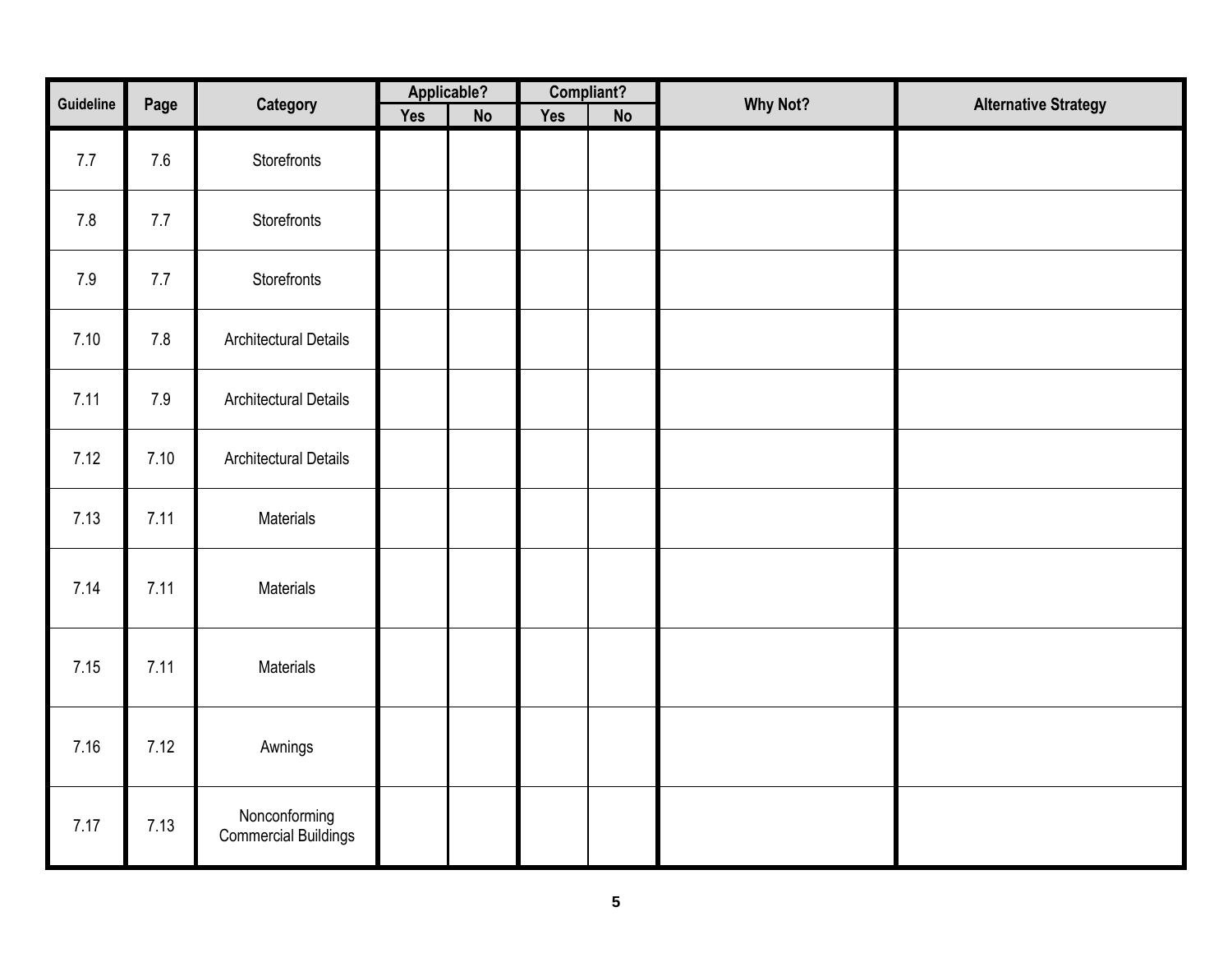| Guideline  |       |                                                                                          |            | Applicable? |            | Compliant? | <b>Why Not?</b> |                             |
|------------|-------|------------------------------------------------------------------------------------------|------------|-------------|------------|------------|-----------------|-----------------------------|
|            | Page  | <b>Category</b>                                                                          | <b>Yes</b> | <b>No</b>   | <b>Yes</b> | <b>No</b>  |                 | <b>Alternative Strategy</b> |
|            |       | <b>Chapter 8: Guidelines for New Construction and Additions in Selected SUBDISTRICTS</b> |            |             |            |            |                 |                             |
| 8.1        | 8.2   | Architectural Details of<br><b>Historic Structures</b>                                   |            |             |            |            |                 |                             |
| 8.2        | 8.3   | Architectural Details of<br><b>Historic Structures</b>                                   |            |             |            |            |                 |                             |
| 8.3        | 8.4   | Architectural Details of<br><b>Historic Structures</b>                                   |            |             |            |            |                 |                             |
| 8.4        | 8.5   | Franchise Architecture                                                                   |            |             |            |            |                 |                             |
| 8.5        | 8.5   | Nonconforming<br><b>Commercial Buildings</b>                                             |            |             |            |            |                 |                             |
| <b>LOG</b> | CABIN | SUBDISTRICT (see also pages 2.33-2.35, 10.6-10.7, and 10.9-10.10)                        |            |             |            |            |                 |                             |
| 8.6        | 8.7   | <b>Building Form</b>                                                                     |            |             |            |            |                 |                             |
| 8.7        | 8.7   | <b>Primary Entrances</b><br>and Porches                                                  |            |             |            |            |                 |                             |
| 8.8        | 8.7   | Garages                                                                                  |            |             |            |            |                 |                             |
| 8.9        | 8.7   | Garages                                                                                  |            |             |            |            |                 |                             |
| 8.10       | 8.8   | <b>Building Materials</b>                                                                |            |             |            |            |                 |                             |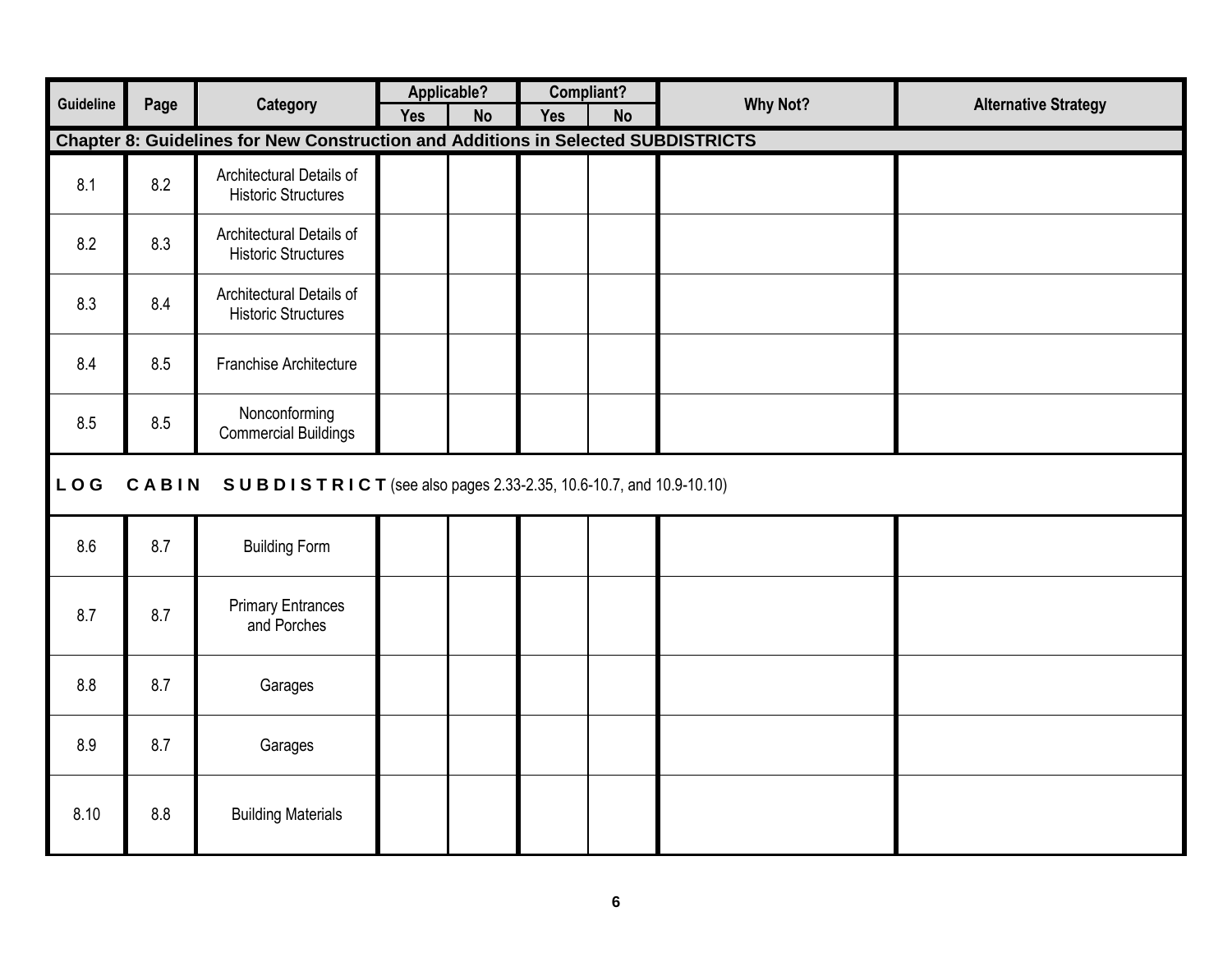| Guideline | Page                                                                                                           | <b>Category</b>             |            | Applicable? |            | Compliant? | <b>Why Not?</b> | <b>Alternative Strategy</b> |  |  |  |  |  |  |
|-----------|----------------------------------------------------------------------------------------------------------------|-----------------------------|------------|-------------|------------|------------|-----------------|-----------------------------|--|--|--|--|--|--|
|           |                                                                                                                |                             | <b>Yes</b> | <b>No</b>   | <b>Yes</b> | <b>No</b>  |                 |                             |  |  |  |  |  |  |
|           | EL COLORADO LODGE SUBDISTRICT (See also pages 2.21-2.23)                                                       |                             |            |             |            |            |                 |                             |  |  |  |  |  |  |
| 8.11      | 8.8                                                                                                            | <b>Building Alignment</b>   |            |             |            |            |                 |                             |  |  |  |  |  |  |
| 8.12      | 8.9                                                                                                            | <b>Building Orientation</b> |            |             |            |            |                 |                             |  |  |  |  |  |  |
| 8.13      | 8.9                                                                                                            | Mass & Scale                |            |             |            |            |                 |                             |  |  |  |  |  |  |
| 8.14      | 8.9                                                                                                            | <b>Building Form</b>        |            |             |            |            |                 |                             |  |  |  |  |  |  |
| 8.15      | 8.10                                                                                                           | Roof Form                   |            |             |            |            |                 |                             |  |  |  |  |  |  |
| 8.16      | 8.10                                                                                                           | Materials                   |            |             |            |            |                 |                             |  |  |  |  |  |  |
| 8.17      | 8.10                                                                                                           | Materials                   |            |             |            |            |                 |                             |  |  |  |  |  |  |
| 8.18      | 8.10                                                                                                           | Materials                   |            |             |            |            |                 |                             |  |  |  |  |  |  |
|           | VILLAS SUBDISTRICT-Page 8.11 (See also pages 2.49-2.51 and Chapters 3, 4, 5, 6, 9, 10 and/or 11 as applicable) |                             |            |             |            |            |                 |                             |  |  |  |  |  |  |
|           | CLIFF DWELLINGS SUBDISTRICT (See also pages 2.17-2.19)                                                         |                             |            |             |            |            |                 |                             |  |  |  |  |  |  |
| 8.19      | 8.12                                                                                                           | <b>Building Alignment</b>   |            |             |            |            |                 |                             |  |  |  |  |  |  |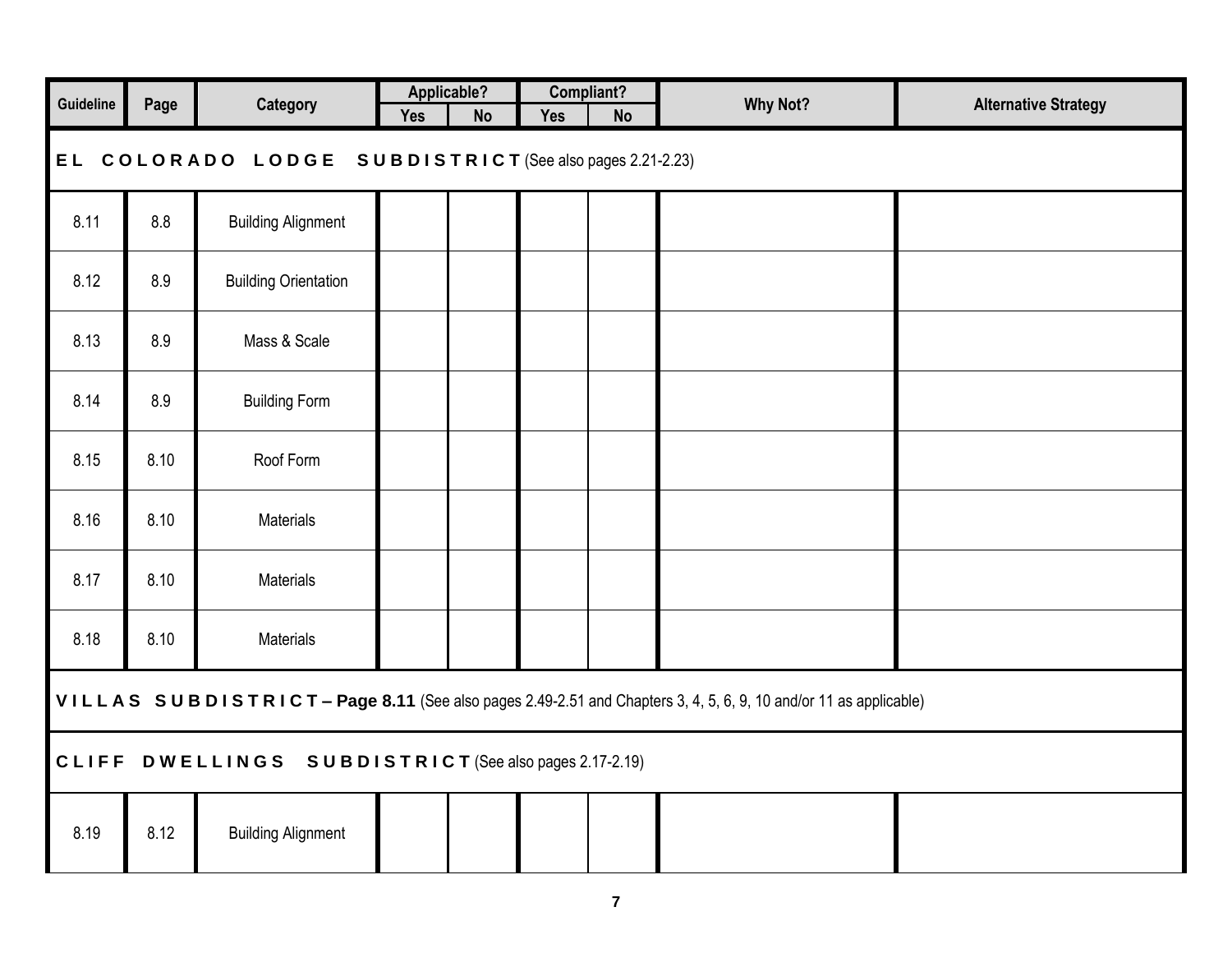| Guideline | Page | Category                                              |            | Applicable? |            | Compliant? | <b>Why Not?</b>                                                                                                               | <b>Alternative Strategy</b> |
|-----------|------|-------------------------------------------------------|------------|-------------|------------|------------|-------------------------------------------------------------------------------------------------------------------------------|-----------------------------|
|           |      |                                                       | <b>Yes</b> | <b>No</b>   | <b>Yes</b> | <b>No</b>  |                                                                                                                               |                             |
| 8.20      | 8.12 | <b>Building Orientation</b>                           |            |             |            |            |                                                                                                                               |                             |
| 8.21      | 8.12 | Mass & Scale                                          |            |             |            |            |                                                                                                                               |                             |
| 8.22      | 8.13 | <b>Building Form</b>                                  |            |             |            |            |                                                                                                                               |                             |
| 8.23      | 8.13 | Roof Form                                             |            |             |            |            |                                                                                                                               |                             |
| 8.24      | 8.14 | Materials                                             |            |             |            |            |                                                                                                                               |                             |
| 8.25      | 8.14 | Materials                                             |            |             |            |            |                                                                                                                               |                             |
| 8.26      | 8.14 | Materials                                             |            |             |            |            |                                                                                                                               |                             |
|           |      |                                                       |            |             |            |            | WEST MANITOU SUBDISTRICT-Pages 8.14-8.15 (See also pages 2.57-2.59 and Chapters 3, 4, 5, 6, 8, 9, 10 and/or 11 as applicable) |                             |
|           |      | <b>Chapter 9: Guidelines for SECONDARY Structures</b> |            |             |            |            |                                                                                                                               |                             |
| 9.1       | 9.1  | <b>Secondary Structures</b>                           |            |             |            |            |                                                                                                                               |                             |
| 9.2       | 9.1  | <b>Secondary Structures</b>                           |            |             |            |            |                                                                                                                               |                             |
| 9.3       | 9.1  | Garages                                               |            |             |            |            |                                                                                                                               |                             |
| 9.4       | 9.3  | Carports<br><b>Shade Structures</b>                   |            |             |            |            |                                                                                                                               |                             |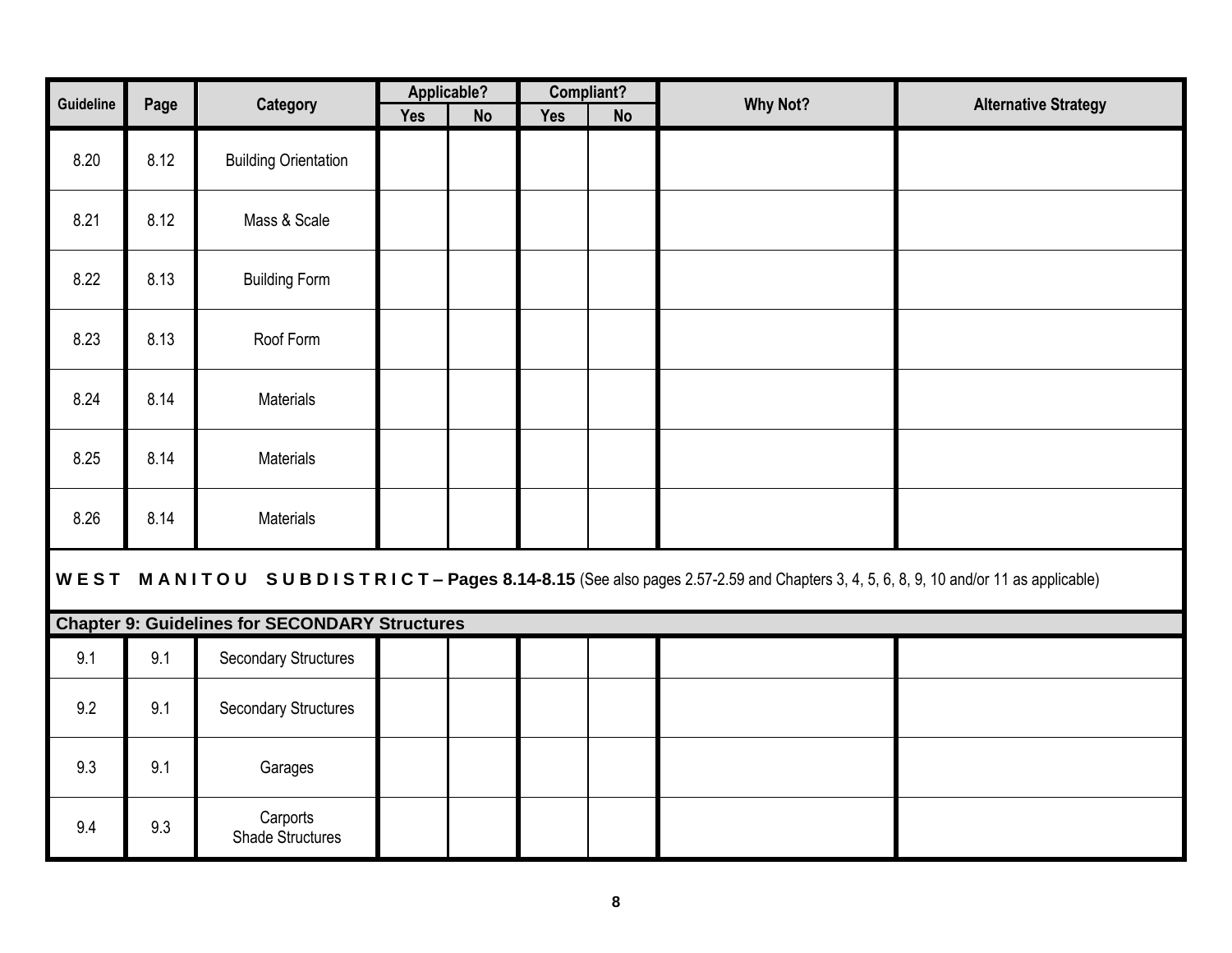|           |       |                                                                                        | Applicable? |           |            | Compliant? |                 |                             |
|-----------|-------|----------------------------------------------------------------------------------------|-------------|-----------|------------|------------|-----------------|-----------------------------|
| Guideline | Page  | Category                                                                               | <b>Yes</b>  | <b>No</b> | <b>Yes</b> | <b>No</b>  | <b>Why Not?</b> | <b>Alternative Strategy</b> |
|           |       | Chapter 10: Guidelines for SITE IMPROVEMENTS for Residential and Commercial Properties |             |           |            |            |                 |                             |
| 10.1      | 10.2  | Stone Retaining Walls,<br><b>Bridges &amp; Stairs</b>                                  |             |           |            |            |                 |                             |
| 10.2      | 10.2  | Stone Retaining Walls,<br><b>Bridges &amp; Stairs</b>                                  |             |           |            |            |                 |                             |
| 10.3      | 10.3  | Stone Retaining Walls,<br><b>Bridges &amp; Stairs</b>                                  |             |           |            |            |                 |                             |
| n/a       | 10.3  | Site Drainage                                                                          |             |           |            |            |                 |                             |
| 10.4      | 10.4  | Automobile Access<br>& Parking                                                         |             |           |            |            |                 |                             |
| 10.5      | 10.5  | Automobile Access<br>& Parking                                                         |             |           |            |            |                 |                             |
| 10.6      | 10.5  | <b>Mechanical Equipment</b><br>& Service Areas                                         |             |           |            |            |                 |                             |
| n/a       | 10.6  | Fencing                                                                                |             |           |            |            |                 |                             |
| 10.7      | 10.8  | Streetscape                                                                            |             |           |            |            |                 |                             |
| n/a       | 10.9  | Vegetation                                                                             |             |           |            |            |                 |                             |
| 10.8      | 10.10 | Lighting                                                                               |             |           |            |            |                 |                             |
| 10.9      | 10.11 | Lighting                                                                               |             |           |            |            |                 |                             |